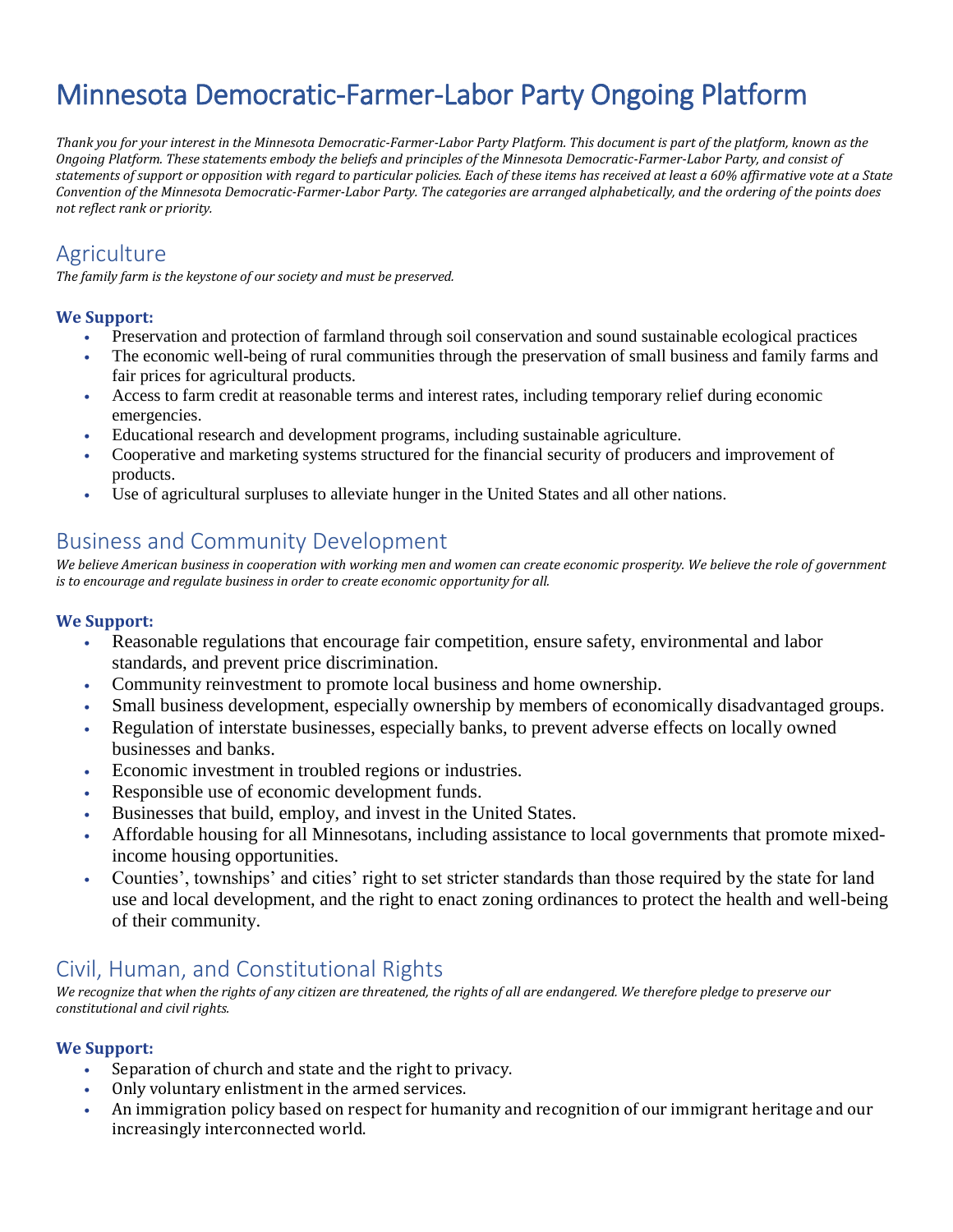#### **We Oppose:**

- Discrimination against any person on the basis of race, creed, religion, immigration status, sex, sexual or affectional orientation, HIV status, gender identity or expression, marital or homemaker status, disability or age.
- Government interference in all matters related to the control of one's own body, including protections of the rights of women to bear children, practice birth control and obtain safe and legal abortions, and the rights of patients and their families, guardians, and physicians to honor a decision not to extend life by artificial means.
- Barriers to participation in society.

### Consumer Issues

*We believe consumers have a right to safe and reasonably priced products, fair treatment in the marketplace, and complete and accurate information about products and services.*

#### **We Support:**

- Fully funded consumer education and public enforcement to protect consumers from fraudulent practices.
- Equally available and affordable goods and services that meet consumer needs such as public utilities, transportation, consumer credit, insurance, telecommunications access and housing.
- Food quality and labeling standards that protect the public from unsafe food products and deceptive labeling.
- Licensing of health care professionals and counselors and establishment of health care data collection systems to inform the public about costs and quality of health care.
- Requiring housing inspection when government-backed mortgage loans are involved, with liability for failure to notice defects.

### Education

*We believe a vigorous and universally available system of public education is basic to a productive, democratic society.*

#### **We Support:**

- A strong system of public education at all levels, with stable funding and equal educational opportunities.
- Academic freedom, student and faculty rights, and church-state separation in public school curriculum and educational funding.
- Moderate class sizes and a safe, suitable environment for both students and teachers.
- A broad curriculum of liberal arts, technology, social issues, vocational, and physical education.
- High standards for teachers and compensation that reflects the responsibilities society places on them.
- Effective services in the areas of health, counseling, careers, and nutrition.
- Publicly accessible, high quality libraries and information systems.
- High quality, well-funded post-secondary education, affordable for everyone.
- Continuing education and adult literacy programs.

### Energy

*We believe in safe, sustainable and secure energy sources that offer coming generations access to fuels and power.*

- Increased use of renewable energy sources.
- Aggressive energy conservation in transportation, commercial, industrial, residential, and governmental sectors.
- Decreasing dependence on nuclear power.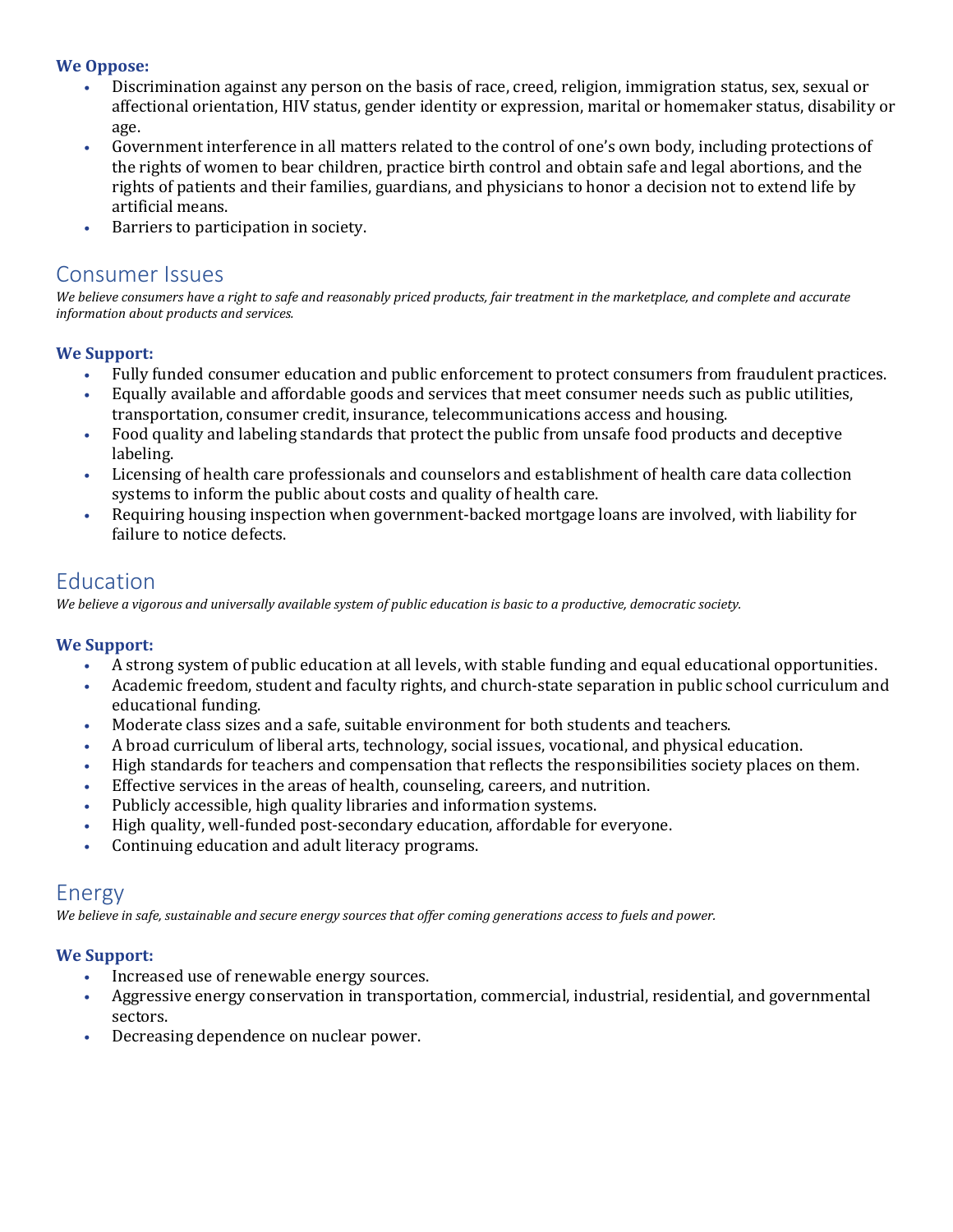# Government Accountability to the Public

*We pledge to ensure the political rights of all citizens through fair elections and responsible government.*

#### **We Support:**

- Campaign finance reform, including:
	- o Fair public financing of presidential and congressional elections.
		- o A ban on gifts from lobbyists to elected officials.
		- o Disclosure of financial political campaign support.
- Enforcement of standards of ethical conduct and accountability for elected officials.
- Ensuring public availability of government information.
- Policies that enforce honest conduct by government officials and contractors who provide services to government agencies.
- Adequate government funding for research and development in areas of humanitarian and scientific significance.
- Government agency actions that ensure citizen safety and fair treatment.
- Providing veterans and military personnel with the appreciation, respect, and benefits deserved because of honorable service to our country.
- Efforts to locate and bring home service personnel who are prisoners of war or missing in action.
- Native American tribes' rights to self-government and the generation of revenue to serve their people.
- The use of ranked choice voting, also known as instant runoff voting, for state and local elections.

#### **We Oppose:**

- Unnecessary government regulations.
- Using government agencies for political purposes.
- Laws and policies that restrict government employees' right to participate in the political process.

# Health and Human Services

*We believe that all people should have the opportunity to be self-sufficient, secure and healthy. Cost-effective and adequately funded programs can help ensure these basic needs.*

#### **We Support:**

- Nationally funded, community-based comprehensive and affordable health care for all.
- Services to children to ensure their healthy start in life.
- Adequate provision for the needs of physically, mentally or emotionally challenged persons, including inhome and institutional care services.
- Institutional and outpatient mental health programs and services that provide equal access, continuity of care, and protection of patient rights.
- Private and public funding for health care programs that include pregnancy care, family planning and abortions, regardless of age or income.
- Expedited funding for AIDS and HIV research, and care for the afflicted.
- Programs to assist displaced persons, including refugees, displaced homemakers, and the homeless.
- Adoption of a single payer health care system.

# Labor and Employment

*We promote the American labor movement and the rights of all workers.*

- The right of workers to organize and bargain collectively.
- Comparable wage standards and pay equity.
- A minimum wage that keeps pace with inflation and provides full time workers with an income above the poverty level.
- Adequate compensation for injured workers.
- Programs to promote full time employment.
- Hiring Minnesotans for jobs created when state/local tax incentives are involved in development projects.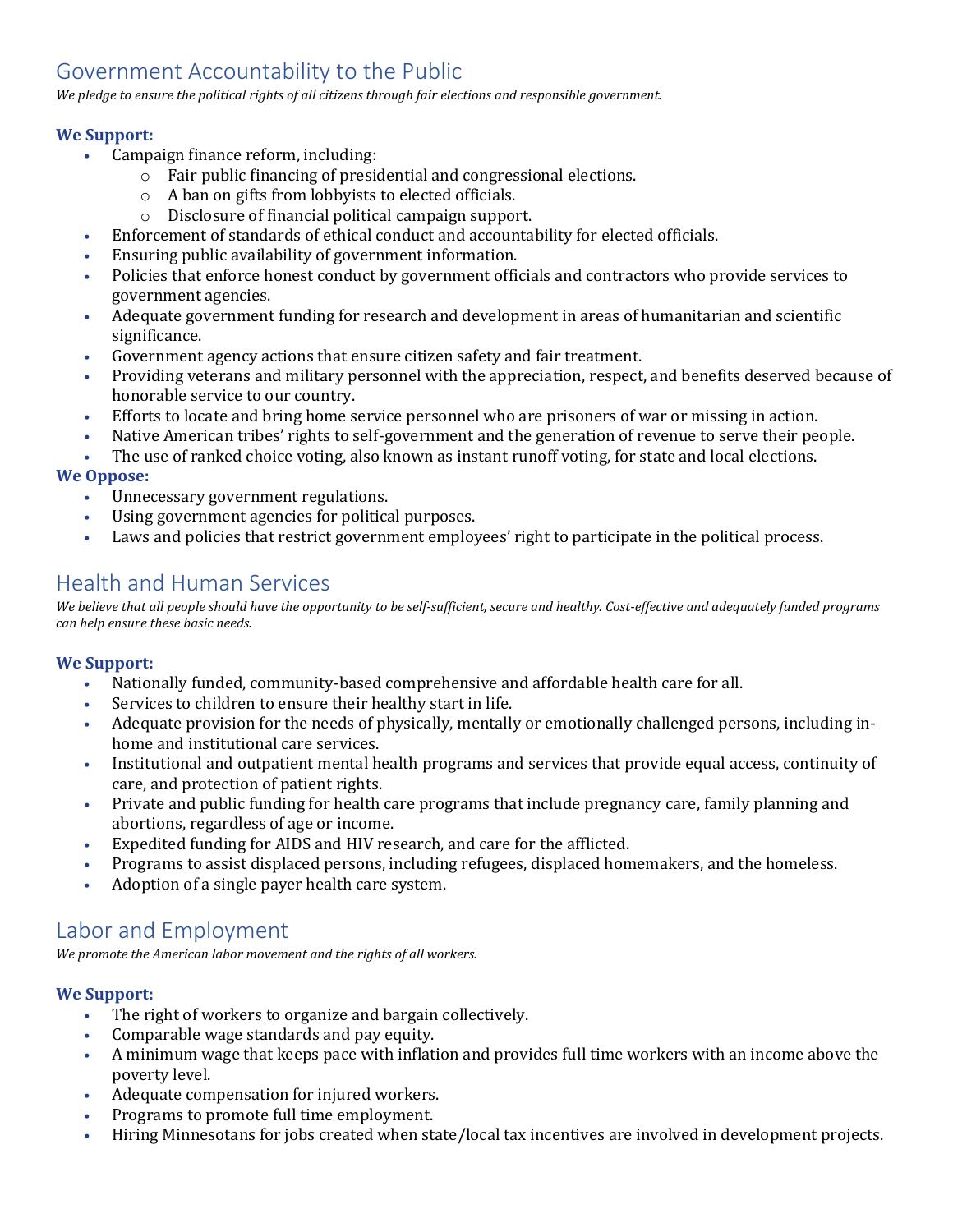#### **We Oppose:**

- The permanent replacement of striking workers.
- Sexual harassment in the workplace.

# National Security and International Policy

*We recognize the intertwined relationship between national security and international policy. We believe in a foreign policy that strives for international cooperation, supports human rights, and respects international justice. Such a policy will have the effect of restoring American leadership in world affairs and thereby greatly enhancing the security of our borders as well as the safety of our citizens at home and abroad* 

#### **We Support:**

- Free elections and democracy.
- Foreign aid that helps people achieve economic self-sufficiency.
- Fair trade policies based on mutual understanding of each country's problems and culture.
- The protection and promotion of women's rights, including comprehensive, adequately funded international family planning programs. Countries receiving foreign aid must be required to protect and promote women's rights.
- United Nations mediation of international conflicts and global reduction in armed forces and nuclear and conventional weapons.
- Israel's right to exist within secure borders, Palestinian rights to self-determination, and continued peace efforts in the Middle East.
- Marine life conservation and prohibition of drift netting.
- International cooperation to protect the global environment in areas such as preventing acid rain,
	- preserving the rainforests, preserving the ozone layer, and preventing global warming.

#### **We Oppose:**

- Terrorism, dictatorial and exploitative international policies.
- All forms of United States exploitation in foreign countries, and any attempts to dictate their political systems.

# Natural Resources and the Environment

*We believe in leaving the world in better condition than we found it.*

#### **We Support:**

- Preservation of biodiversity and wilderness.
- Strong environmental programs with provisions for strong enforcement that provide for healthy surrounding for all citizens and for sustainable, long term use of natural resources and a strong role for government in environmental protection.
- Living and working conditions free from significant exposure to poisons and radioactivity in air, water and soil.
- Responsibility of individuals, businesses and government to notify others of possible environmental hazards, to clean up those they have created, and to compensate others for any resulting damages.
- Recognize, protect and conserve clean water as a shared resource held in public trust for the health, safety and benefit of the public.

#### **We Oppose:**

- Disposal of hazardous wastes below ground.
- Nuclear power, as it is not a viable energy source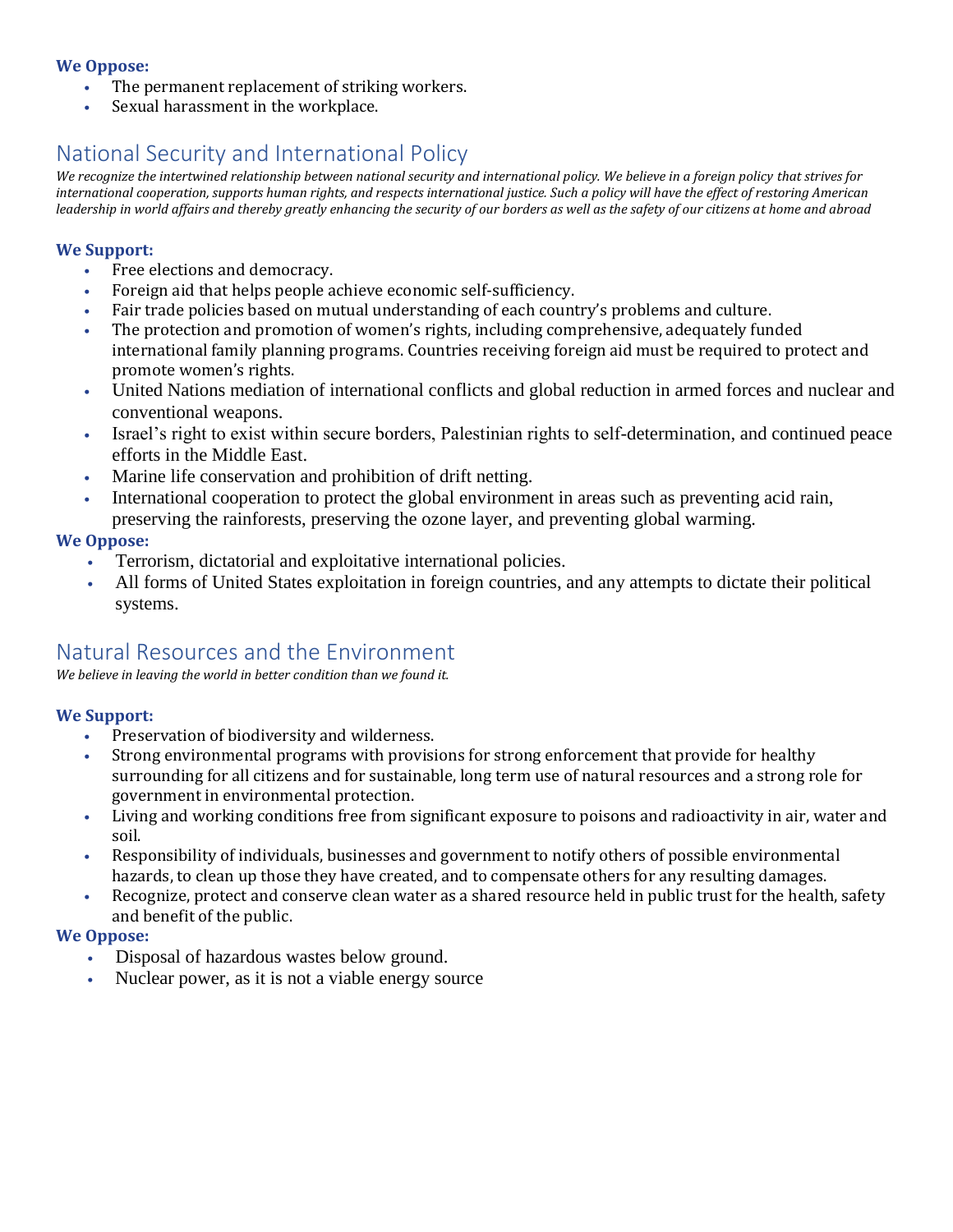# Public Safety and Crime Protection

*We advocate strong law enforcement policies combined with vigorous crime prevention programs that emphasize education, treatment and rehabilitation.* 

#### **We Support:**

- Protection of victims of crime through the mandatory arrest of domestic abusers and mandatory sentences for convicted rapists, as well as government-funded programs to house, treat, counsel and educate victims of abuse, rape or other violence.
- Protection of children exposed to abuse or violence, with stiff penalties for child abusers.
- Reasonable firearm policies that promote public safety and crime prevention without infringing on the rights of hunters and other sports enthusiasts.
- Enforcement of traffic safety laws, particularly against chemically impaired drivers.
- Mandatory sentencing of drug dealers.
- Abolition of capital punishment, and freedom from unreasonable searches, seizures and surveillance contrary to our constitutional rights.

### Retirement Security

*We believe all Americans have a right to a secure retirement.*

#### **We Support:**

- The independent status of Social Security, with funds invested and used solely for payment of benefits.
- Full funding of Medicare and Medicaid.
- Full funding and protection of retirement programs.

### Tax and Budget Policy

*We believe government budgets must be based on sound fiscal policies and fair taxation aimed at achieving economic growth, conservation of resources and full employment*

#### **We Support:**

- Balancing the federal budget and reducing the National debt.
- A progressive tax structure with minimal reliance on sales and excise taxes.
- Taxing all income producing property owned by tax-exempt organizations, as the same rate as other income producing property.
- Establishing a lower tax base for industry in rural areas of Minnesota as an aid to the economic well-being of those areas.
- Taxing agricultural lands on the basis of production value rather than market value.
- Providing tax incentives for equity investment in small businesses.
- Reducing the military budget and using the savings to fund social, scientific and environmental programs and research and development.
- Exempting senior citizens from paying property taxes if their income does not exceed 125% of the poverty level and they live in single-family homes.
- Denying tax exemptions for schools that practice or advocate racial segregation.

### **Transportation**

*We believe that in order to prosper, all residents and businesses must have access to efficient and affordable transportation.*

- Multi-modal, environmentally sensitive solutions that use natural resources efficiently.
- Well-designed and maintained roads and bridges throughout the state.
- Increased investment in Minnesota's transportation and infrastructure, on a regional and statewide basis, including public transportation, mass transit, commuter rail corridor, light rail, buses, pedestrians and bicycles.